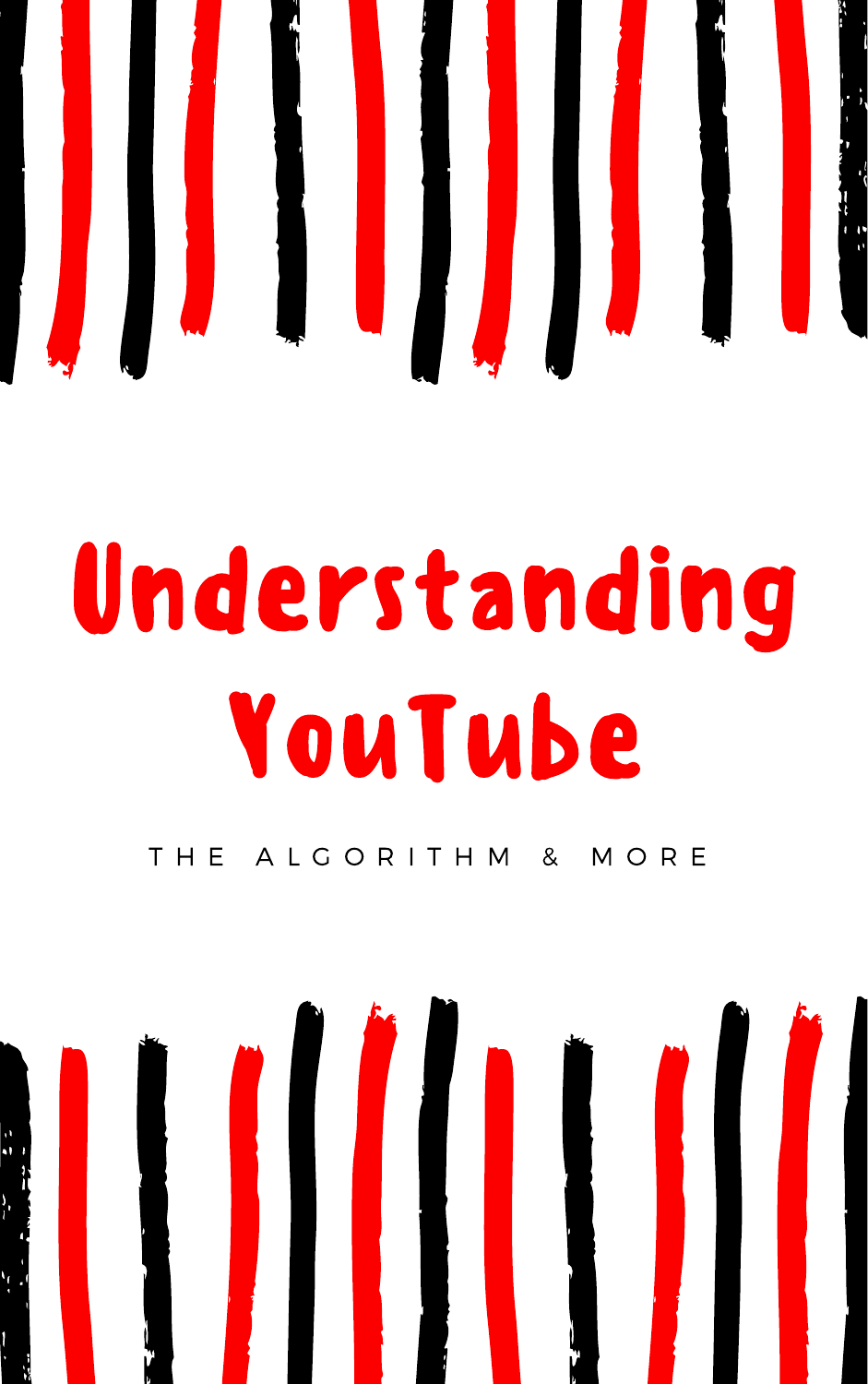## Table of Contents

### 1) The Algorithm Explained

#### 2) Increase Organic



### 3) Optimize The Viewer's Experience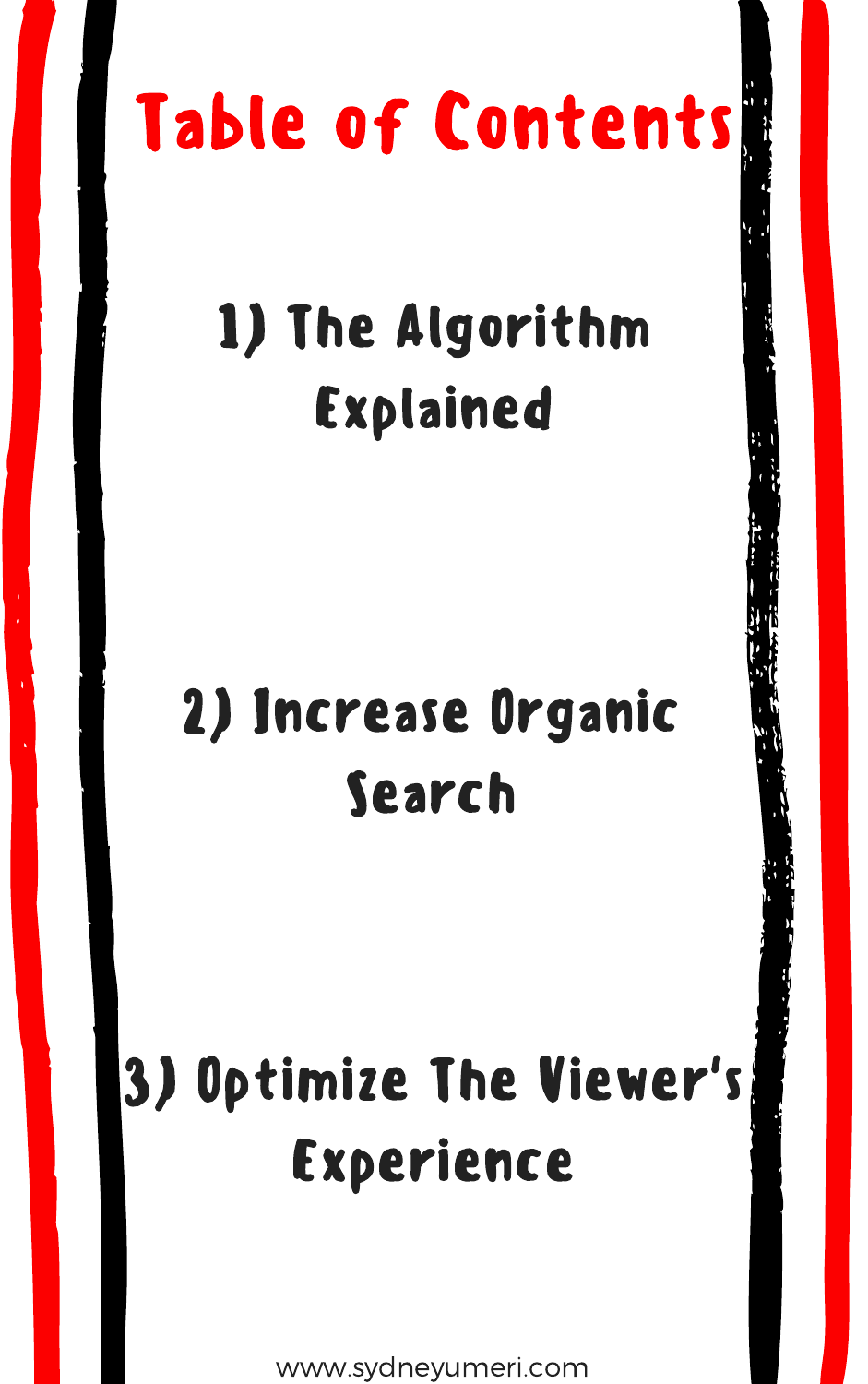While not all of your subscribers will see your

videos in their subscriptions, having a large following is important on YouTube because it helps them gauge people's interest in your content and shows long-term viewer engagement. But, to make subscriptions as beneficial as possible it is important that you urge your followers to "click the bell" and receive notifications whenever you post. .

Just as long-term viewer engagement is key, the videos that drive people to watch more videos and stay on the YouTube site longer are seen as quality content. The goal is to keep people on the YouTube site by watching more of your videos.

## The Algorithm Explained

#### Watch Times

#### Sessions

#### Subscribers

Every platform has a sweet spot for video views and watch times, YouTube is no different. The average length of videos viewed on YouTube is 4 minutes and 20 seconds, but it's important to know your audience. For example, if you're in the gaming community, they typically respond well to longer videos. The key is to make sure your audience is actually watching because the more they watch, they higher your channel will rank within the algorithm.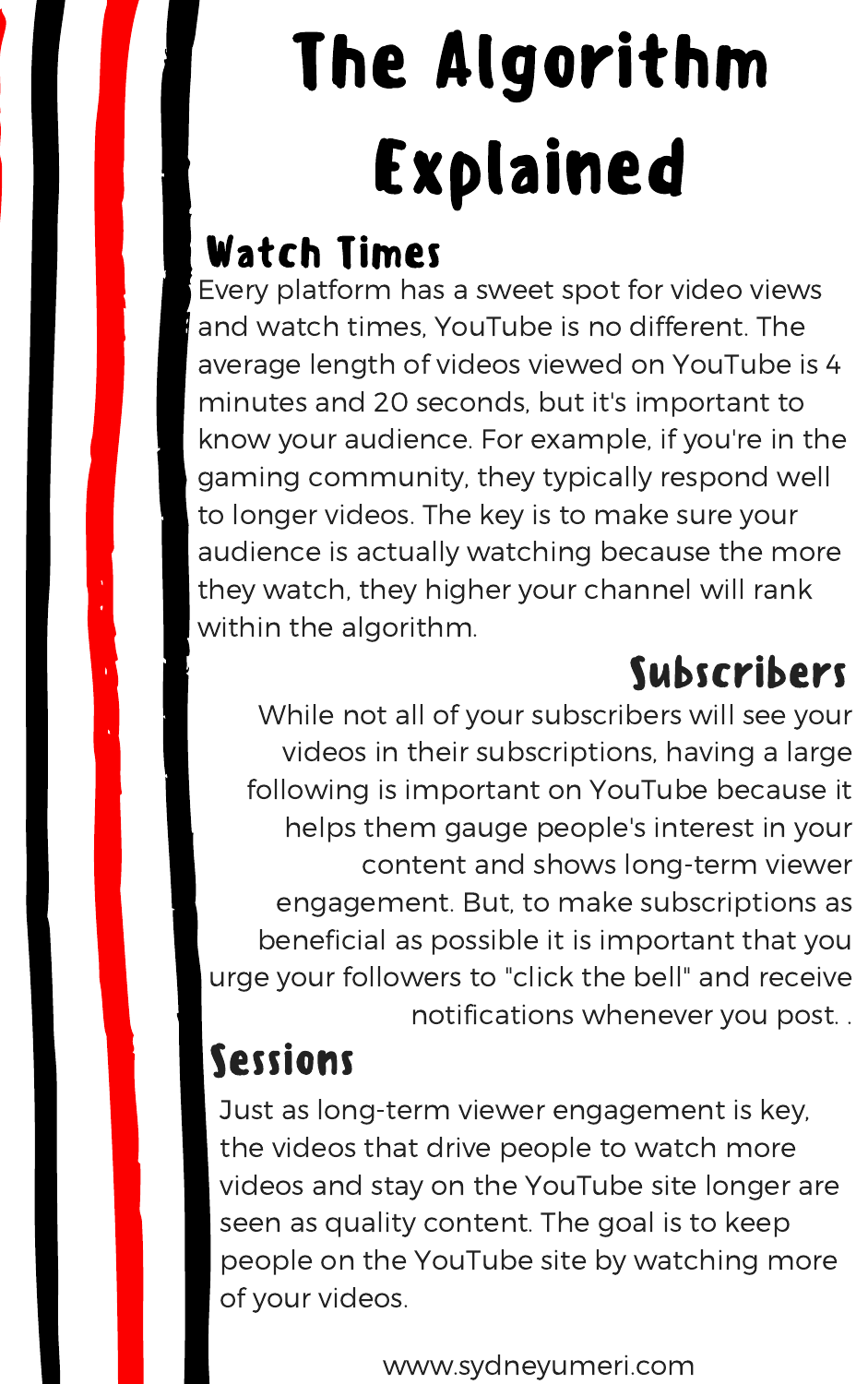## Increase Organic Reach

#### Playlists

Playlists are a great way to direct people to similar content that they'll enjoy if they enjoyed a particular video of yours. Whether it's "What I Eat In a Day" videos, or videos dedicated to discussing tech, those should all be grouped into their own playlists so that your audience or visitors can binge on similar content from you that they enjoy.

#### Clickbait

Clickbait is overexaggerated and dramatic titles that catch people's attention. Think of it as the

"trailer" for your video. You have to draw people in with a catchy title, so make it good! Another way to do this is by searching YouTube videos with content similar to the one you're about to post. Typically YouTube will add suggestions to your search and that can better inform what your title should be because that's what people are searching for.

#### Thumbnails

The days of static and boring thumbnails are far behind us. Make sure your thumbnail makes the audience wonder, "What will I missing if I don't click on this." Ultimately, your thumbnail should act as a cliffhanger that begs the audience to click the video to find out more.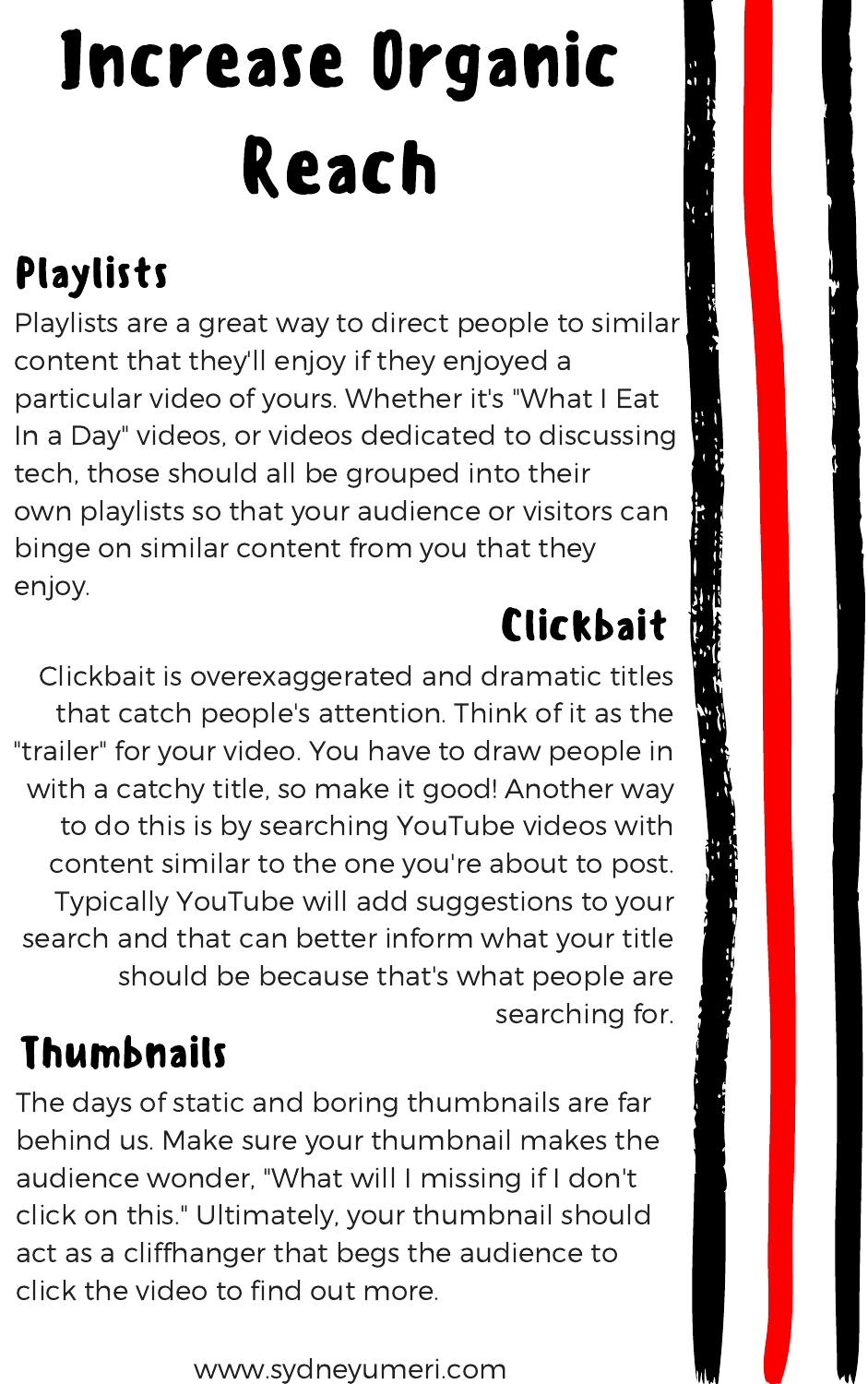## Optimize The Viewer's Experience Cards

YouTube cards can appear at any point in your video and can include images, outside links, and even content that downloads when viewers click. YouTube cards are interactive and can act as clickable CTAs that take viewers to another video, channel, or site. This is great for increasing engagement and linking people to supplemental content.

#### Description Box

to after watching your video. But that doesn't mean you should leave a novel. Be sure to break up the content with lines, spaces, and paragraphs. Add a channel subscription link, links to your social, related ebooks, your website, a blurb about your channel as a whole, contact info, and other worthy content. But most importantly, leave a few lines describing what this specific video is about. That's so important for the End Screens YouTube algorithm.

Your description box is your place to put any and all content you feel your views should have access

You can build viewership with powerful end screens on your videos, which show on desktop and mobile devices. Use end screens at the end of a video to: point viewers to other videos, playlists, or channels on YouTube.